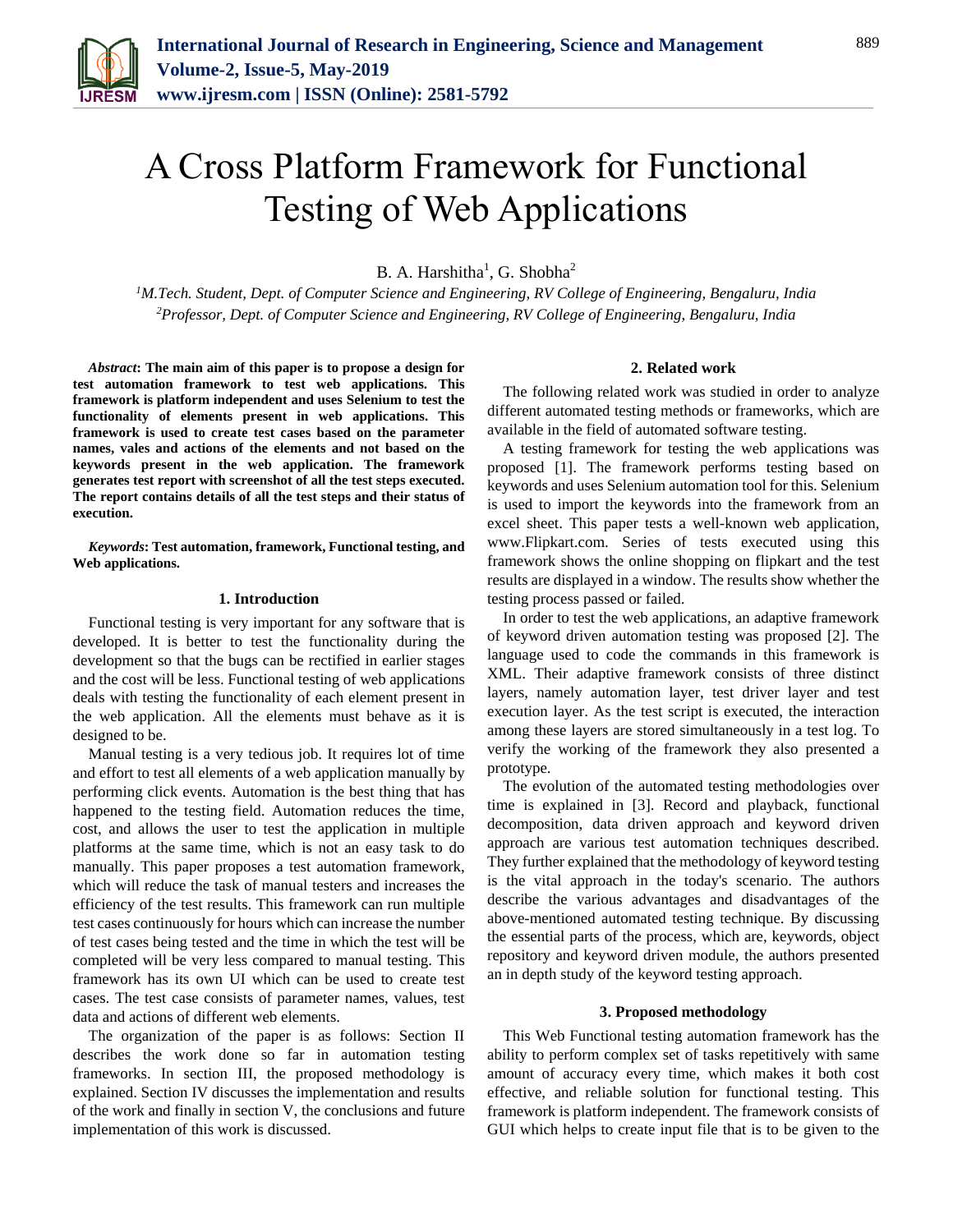

engine for executing test cases/ test suite. The backend engine helps to automate the process of testing and overcomes the cons of manual testing by executing the test scripts or a test suite and generating the reports accurately with details of their time of execution, screenshots of each test step and other test step specific details. Thus, efficient checking of functionality is done using this framework.

The steps involved are as follows:

- *Step-1:* Develop the GUI that allows the testers or executors or admin to login to the tool and an option to register for new users.
- *Step-2:* The GUI should have an option to create new project, new test case, group the test cases for sprints.
- *Step-3:* Testers should create functional test cases in the GUI that is provided as input to the backend process.
- *Step-4:* The backend consists of Java Selenium code that reads the URL and performs different actions as mentioned in the test cases provided as input and generate reports with screenshots and details of all the actions performed and their success or failure.
- *Step-5:* Repeat testing the website with different test cases.

# *A. Proposed framework architecture*

The proposed framework is based on the idea of testing the web application using parameter names and values of the elements. These parameters have meaningful name and actions of the elements are used in the test cases to perform the required action. The proposed framework works with selenium web driver that is an open source tool. Hence, it is a cost efficient framework. Fig. 1 shows the architecture of the proposed framework.



Fig. 1. System architecture of test automation framework

# **4. Implementation and results**

# *A. Implementation*

The UI of the framework is built using HTML, JavaScript, PHP and the backend engine is built using Selenium with Java in Eclipse IDE. First, the user needs to log into the framework or register if he is a first time user. There are three types of users namely, admin, tester and executor. The testers can create and execute test cases where as executors can only execute and not edit any test case. Fir. 2 shows the login page of the framework.

The user can either create a new project or open an existing project. If the user does not know any elements of the web application, he wishes to test he might not be able to create a test case. Hence we have included an option to use Selenium IDE which will capture the clicks performed by the user in the web application to be tested and creates a test case based on those clicks. The created test case can then be executed using the framework. Fig. 3 shows the screenshot with options of creating new project or opening existing project.



Fig. 3. Screenshot of options to create new project or open existing project

The user can create a test case by entering parameter names, values, test data and actions of different elements of the web application in the table provided by the framework. On saving the test case, a csv file will be created and saved in the test cases folder of the project. Fig. 4 shows the test case creation page.

| <b>AutoTesten</b>                                    |               | Tester: h@gmail.com |                            | Project : HPGM                |                                  |                     |                     |
|------------------------------------------------------|---------------|---------------------|----------------------------|-------------------------------|----------------------------------|---------------------|---------------------|
| in the Point Deng Smide rest.                        |               |                     |                            |                               |                                  |                     |                     |
| line of Present serving<br><b>III</b> dispersedden a | Step No.<br>٠ | Person/Kenneth      | Paramitium                 | Territoria                    | Action                           | Greensheet          | Varitration         |
|                                                      | ٠             |                     |                            |                               | ٠<br>$r_{\text{pre}}$            | $\lambda$           | Data Verification * |
|                                                      | ٠<br>×        |                     |                            |                               | ÷.<br>Type                       | $\overline{a}$      | Data Verification * |
|                                                      | ٠<br>×        |                     |                            |                               | ٠<br>Type                        | $\overline{a}$      | Data Verification * |
|                                                      | ٠<br>×        |                     |                            |                               | ٠<br>7/8                         | $\alpha$            | Data Verification * |
|                                                      | ٠<br>٠        |                     |                            |                               | $\overline{a}$<br>7 <sub>1</sub> | $\scriptstyle\rm H$ | Data Verification * |
|                                                      | ×<br>×        |                     |                            |                               | $2$ ryw<br>$\sim$                | $\lambda$           | Data Varification * |
|                                                      | $\sim$<br>×   |                     |                            |                               | 7/8<br>٠                         | ٠                   | Data Verification * |
|                                                      | $\sim$<br>×   |                     |                            |                               | Type<br>٠                        | $\alpha$            | Data Wellication *  |
|                                                      |               |                     | $+2.11$<br><b>G</b> Delete | <b>D</b> John Panamarine Sail | 4.5 <sub>str</sub>               |                     |                     |

The user can also import existing test case into the project test cases folder by clicking on import button in the GUI of the framework. The test case can be edited and saved again. The user can select desired test cases for execution and click on execute button to start the execution. The click of execute button will run the Selenium Java code that will read the configuration file which has information on the browser to be used, wait time and the application URL that needs to be tested.